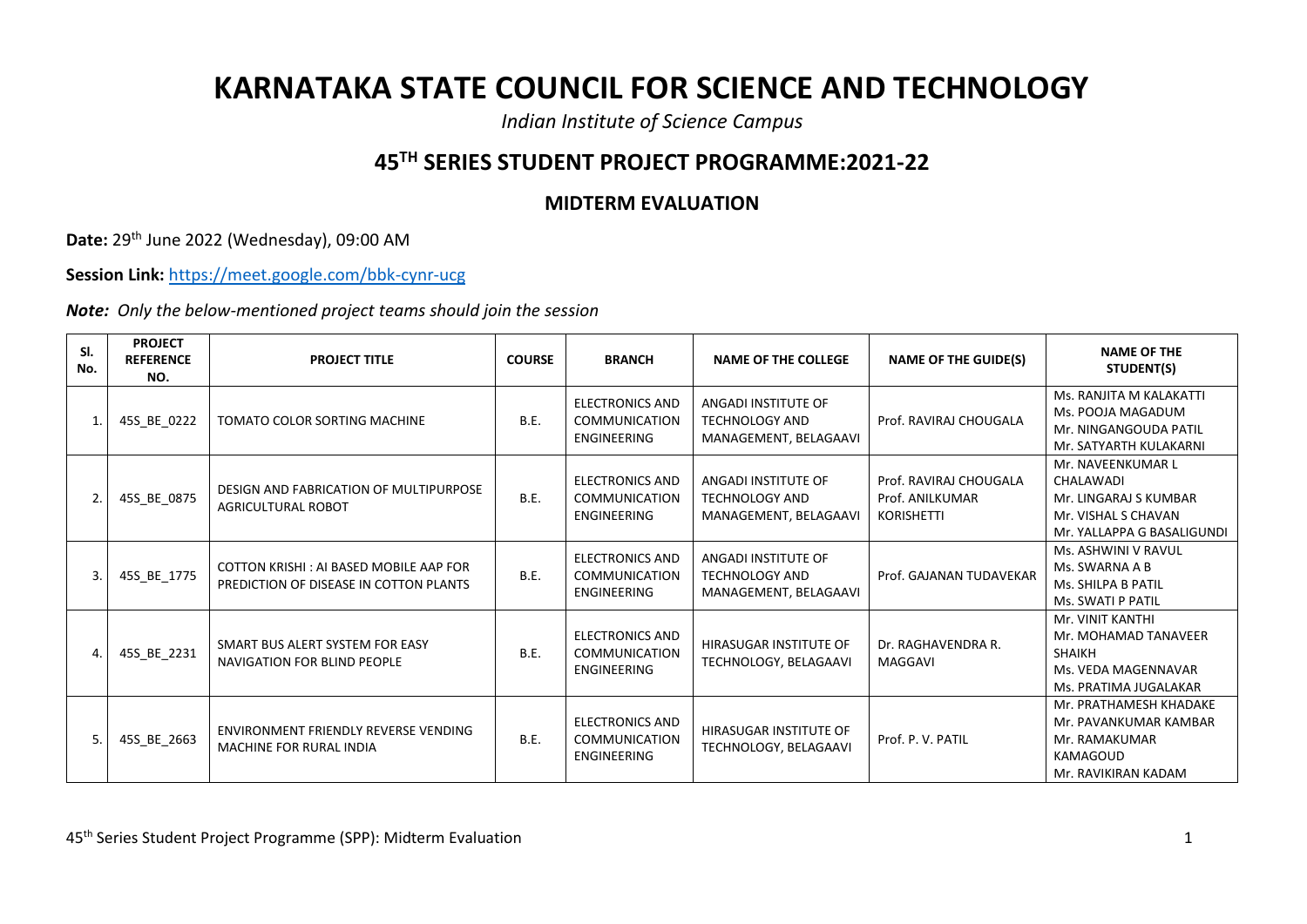| 6.  | 45S BE 4772 | ARDUINO BASED POWER THEFT DETECTION IN<br><b>DOMESTIC SYSTEM</b>                                               | B.E.        | <b>ELECTRONICS AND</b><br><b>COMMUNICATION</b><br>ENGINEERING | <b>JAIN COLLEGE OF</b><br><b>ENGINEERING AND</b><br>RESEARCH, BELAGAAVI                     | Prof. CHAITANYA<br><b>JAMBOTKAR</b>      | Mr. BHARAMGOL SUSHAN<br>SANJEEV<br>Mr. GUNJAN KUGAJI<br>Mr. SHAHEEN KILLEDAR<br>Mr. SHUBHAM PATIL                         |
|-----|-------------|----------------------------------------------------------------------------------------------------------------|-------------|---------------------------------------------------------------|---------------------------------------------------------------------------------------------|------------------------------------------|---------------------------------------------------------------------------------------------------------------------------|
| 7.  | 45S_BE_0003 | AFFORDABLE AND PORTABLE OXYGEN<br><b>CONCENTRATOR</b>                                                          | B.E.        | <b>ELECTRONICS AND</b><br>COMMUNICATION<br>ENGINEERING        | JAIN COLLEGE OF<br>ENGINEERING, BELAGAAVI                                                   | Prof. VINAYKUMAR R<br><b>BAGALI</b>      | Mr. FAIZAN ATTAR<br>Mr. JUNAIDAHMED BEPARI<br>Mr. AZHARUDDIN KALADAGI<br>Mr. ARBAZMEHDI KARIKAZI                          |
| 8.  | 45S BE 0006 | SMART CROP DRYING UNIT FOR POST-<br><b>HARVEST ACTIVITIES</b>                                                  | <b>B.E.</b> | <b>ELECTRONICS AND</b><br><b>COMMUNICATION</b><br>ENGINEERING | <b>JAIN COLLEGE OF</b><br>ENGINEERING, BELAGAAVI                                            | Prof. SHIVANAND B HUGAR                  | Mr. SANKET VIJAYKUMAR<br>CHOUGALA<br>Mr. SANJAY GHORPADE<br>Mr. SHIVAMALLU GHATNATTI<br>Mr. SHRISHAIL M KAROLI            |
| 9   | 45S BE 1468 | V-ASSIST: VEHICLE ASSISTANCE AND SAFETY<br>SYSTEM                                                              | <b>B.E.</b> | <b>ELECTRONICS AND</b><br><b>COMMUNICATION</b><br>ENGINEERING | K.L.E. Dr. M. S. SHESHGIRI<br><b>COLLEGE OF ENGINEERING</b><br>AND TECHNOLOGY,<br>BELAGAAVI | Dr. ARUN TIGADI                          | Mr. VAIBHAV ALUR<br>Mr. YASH B. JOSHI<br>Ms. VARSHA MATTUR<br>Mr. PRASHANT BHAJANTRI                                      |
| 10. | 45S_BE_1827 | FALL DETECTION MODEL FOR AGED PEOPLE                                                                           | <b>B.E.</b> | <b>ELECTRONICS AND</b><br><b>COMMUNICATION</b><br>ENGINEERING | K.L.E. Dr. M. S. SHESHGIRI<br><b>COLLEGE OF ENGINEERING</b><br>AND TECHNOLOGY,<br>BELAGAAVI | Mr. UDAYKUMAR L NAIK                     | Mr. OMKAR M GANTHADE<br>Ms. AKSHATA R BADIGER<br>Ms. JYOTI V KALADAGI<br>Mr. SANJEEV V GADDI                              |
| 11  | 45S_BE_2074 | HARDWARE ACCELERATION OF DEEP NEURAL<br>NETWORK MODEL- TO DIFFERENTIATE<br><b>BETWEEN COVID-19 AND TB</b>      | <b>B.E.</b> | <b>ELECTRONICS AND</b><br>COMMUNICATION<br><b>ENGINEERING</b> | K.L.E. Dr. M. S. SHESHGIRI<br><b>COLLEGE OF ENGINEERING</b><br>AND TECHNOLOGY,<br>BELAGAAVI | Ms. SHWETA MADIWALAR<br>Dr. SUJATA PATIL | Ms. SRASHTI KONKANI<br>Ms. SANJANA KULKARNI<br>Ms. JYOTI RAJENDRA<br>DODDANNAVAR<br>Ms. MEGHA DHARNENDRA<br><b>MUTAGI</b> |
| 12. | 45S_BE_2153 | NOISE CONTROLLED RADIO USING<br><b>INNOVATIVE TECHNOLOGIES</b>                                                 | B.E.        | <b>ELECTRONICS AND</b><br>COMMUNICATION<br><b>ENGINEERING</b> | K.L.E. Dr. M. S. SHESHGIRI<br><b>COLLEGE OF ENGINEERING</b><br>AND TECHNOLOGY,<br>BELAGAAVI | Ms. SWATI<br>MAVINKATTIMATH              | Mr. SHREYAS ANAND<br>Mr. SHILPA SUNAKAR<br>Mr. GIRISH HOOLI<br>Mr. SURAJ NAVALAGI                                         |
| 13. | 45S BE 0049 | ELECTRICAL POWER GENERATION USING FOOT<br>STEPS FOR RURAL / URBAN AREA ENERGY<br><b>APPLICATION</b>            | B.E.        | <b>ELECTRONICS AND</b><br><b>COMMUNICATION</b><br>ENGINEERING | K.L.E'S K.L.E. COLLEGE OF<br><b>ENGINEERING AND</b><br>TECHNOLOGY, CHIKKODI                 | Prof. JYOTHI CK                          | Mr. MANJUNATH B.<br><b>MANAGUTTI</b><br>Mr. MUTTANNA T.<br>PADASALAGI<br>Ms. PRATIKSHA M. SANKAPAL<br>Mr. VIVEK A. PATIL  |
| 14. | 45S_BE_0127 | SMART BUS WITH AUTO EMERGENCY EXIT<br>SYSTEMS AND DRIVER DROWSINESS<br>DETECTION FOR MASS EVACUATION USING IOT | <b>B.E.</b> | <b>ELECTRONICS AND</b><br><b>COMMUNICATION</b><br>ENGINEERING | K.L.E'S K.L.E. COLLEGE OF<br><b>ENGINEERING AND</b><br>TECHNOLOGY, CHIKKODI                 | Ms. SHWETA<br>MALLURAMATH                | Ms. ARCHANA GOWDA<br>Ms. ARPITA PATIL<br>Ms. SHWETA SAPPADALI                                                             |
| 15. | 45S_BE_0140 | SMART CROP RESCUE SYSTEM FROM ANIMALS<br>USING DEEP LEARNING AND IOT                                           | B.E.        | <b>ELECTRONICS AND</b><br>COMMUNICATION<br>ENGINEERING        | K.L.E'S K.L.E. COLLEGE OF<br><b>ENGINEERING AND</b><br>TECHNOLOGY, CHIKKODI                 | Prof. VIJAY L<br>HALLAPPANAVAR           | Mr. PAVAN R PATIL<br>Mr. MADAN KESHAV S<br>Ms. RUPALI PRAKASH JADHAV                                                      |

45th Series Student Project Programme (SPP): Midterm Evaluation 2